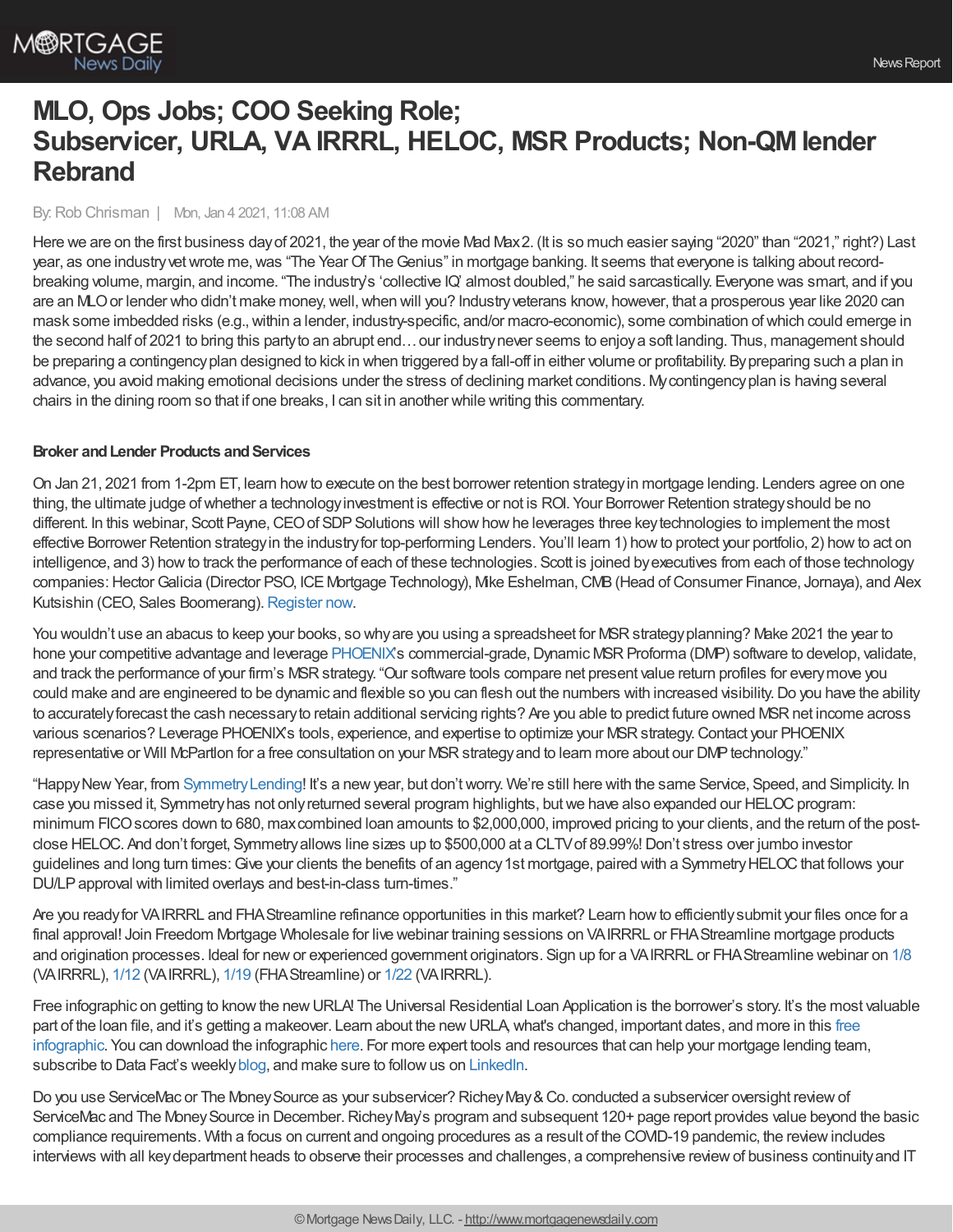assessments to ensure client and consumer information remains secure, and a summaryof the subservicer's notable accomplishments, challenges, and strategic initiatives for the future.Optional loan level testing is also available to provide succinct and valuable insight into howyour personal portfolio is being serviced, potentiallyuncovering unobserved information, and assisting in the client-subservicer relationship. To learn more or to participate in the upcoming review of ServiceMac, or its reviews of The Money Source, Dovenmuehle, LoanCare or Cenlar, please contact Richey May.

# **Investor and Regulator Odds and Ends**

Citadel Servicing Corporation announced todaythat itwill begin to operate as Acra Lending, effective immediately. This rebranding is aligned with the Company's mission to be the best-in-class Non-QMlender and Acra brings a high-qualityinstitutional platform to the Non-QMmarketplace, reflecting significant enhancements to the business since its acquisition byHPSInvestment Partners, LLC("HPS") in February2020. Acra's product offerings will be available to a wider range of market participants as the Companydeepens its legacy wholesale broker channel relationships while also investing in direct-to-consumer and correspondent channels. Acra will also continue to service the loans it originates at the same high standard for which CSC has been known. Visit the Company's newly launched [website](https://citadelservicing.com/).

In Special Session, NY Legislature proposed new legislation, the COVID-19 Emergency Eviction and Foreclosure Prevention Act of 2020, which passed and was signed by the Governor. The bill provides extended eviction and foreclosure moratorium until May 1, 2021 for those homeowners and tenants who can attest that financial hardship prevents them from being able to paytheir mortgage or rent. The Bill also further includes a prohibition on lending institutions from discriminating in the determination of whether credit should be extended to any owner of residential real property(10 or fewer units) because the owner has been granted a stayof mortgage foreclosure proceedings, or taxlien sales or the owner is currentlyin arrears and has filed a hardship declaration with the lender.

Prime Choice Funding / PCF Wholesale is working with Second [Harvest](https://www.yourfooddrive.org/drive.php?PCF) Food Bank to support its mission to end hunger in Orange County. 290,000 children, seniors, individuals, and families are food insecure everymonth in our county. \$1 helps provide at least 3 meals.

Effective for loans originated on or after January 1, 2021, CFPB's [Final](http://trk.cp20.com/click/4gri-2cdfcy-vytw7b-i4wd1l3/) Rule updates the dollar amounts for provisions implementing amendments to Truth-in-Lending Act (TILA) under the Home Ownership and Equity Protection Act (HOEPA) and the Dodd-Frank Act. Accordingly, Sun West has updated the following sections of its Implementation Guide: Home Ownership and Equity Protection Act (HOEPA) and Dodd-Frank Act - Abilityto Repay/Qualified Mortgage (QM).

## **Capital Markets**

U.S. Treasuries and Agency MBS ended the final week of 2020 by rallying slightly in what was an otherwise quiet affair. On Thursday, there was some positive news (for the economy, not rates) in that initial claims posted a larger than expected decrease, though still remained well above 750k.**Continuingclaims postedthe lowest level since March**, though that figure was millions lower a year ago.

Pending Home Sales fell 2.6% in November, according to the National Association of Realtors. Year-over-year contract signings were up (as are current sales), but the latest monthlydecline is largelydue to rising home prices and a shortage of inventory. It is a great time for the purchase side of the mortgage industry, with a backlog of buyers snapping up listed homes quickly while taking advantage of record-low mortgage rates. Separately, Black Knight revealed that forbearance plan volumes ticked upward for the third consecutive week lastweek, rising by15k from the week prior and pushing the number of active plans (2.83 million, or 5.3%of homeowners) to its highest level since earlyNovember. This week's increase was primarilythe result of the lowest level of forbearance plan removal activitysince the start of the pandemic, likelydue at least in part to the holidayweek.On a bright note, **forbearance planstarts alsohit their lowest level since the start of the pandemic**, a number also likelyimpacted bythe holidays. Start volumes have nowfallen in each of the last three weeks.

With the return of many participants from extended holiday vacations, the bond market should be a little livelier this week. Today, however, should be quite tame outside of headline risks. Economic releases consist of final December Markit manufacturing PMI and construction spending for November, both due out later this morning. Fedspeak returns after their year-end holidaybreakwith appearances from Chicago Fed President Evans, Atlanta's Bostic, and Cleveland's Mester. This firstweek of 2021 includes several potential market moving events including theGeorgia Senate elections tomorrow,Congress' certification of the Electoral College Presidential results, and the December BLSEmployment Situation on Friday. **The NYFedis scheduledtobuyupto\$28.9 billion**over the course of the week; 68.3%in Class A, 15%in Class B, and 16.6%in Class C. Today, the FedTrade amount totals \$5.9 billion maxover all three classes: \$1.5 billion UMBS15 1.5%and 2.0%, \$2.9 billion UMNBS30 1.5%and 2.0%, and \$1.6 billionGNII 2.0%and 2.5%. We begin the weekwith AgencyMBS prices worse/down nearly.125 and the 10-year yielding .93 after closing lastweek at 0.92 percent.

## **Employment**